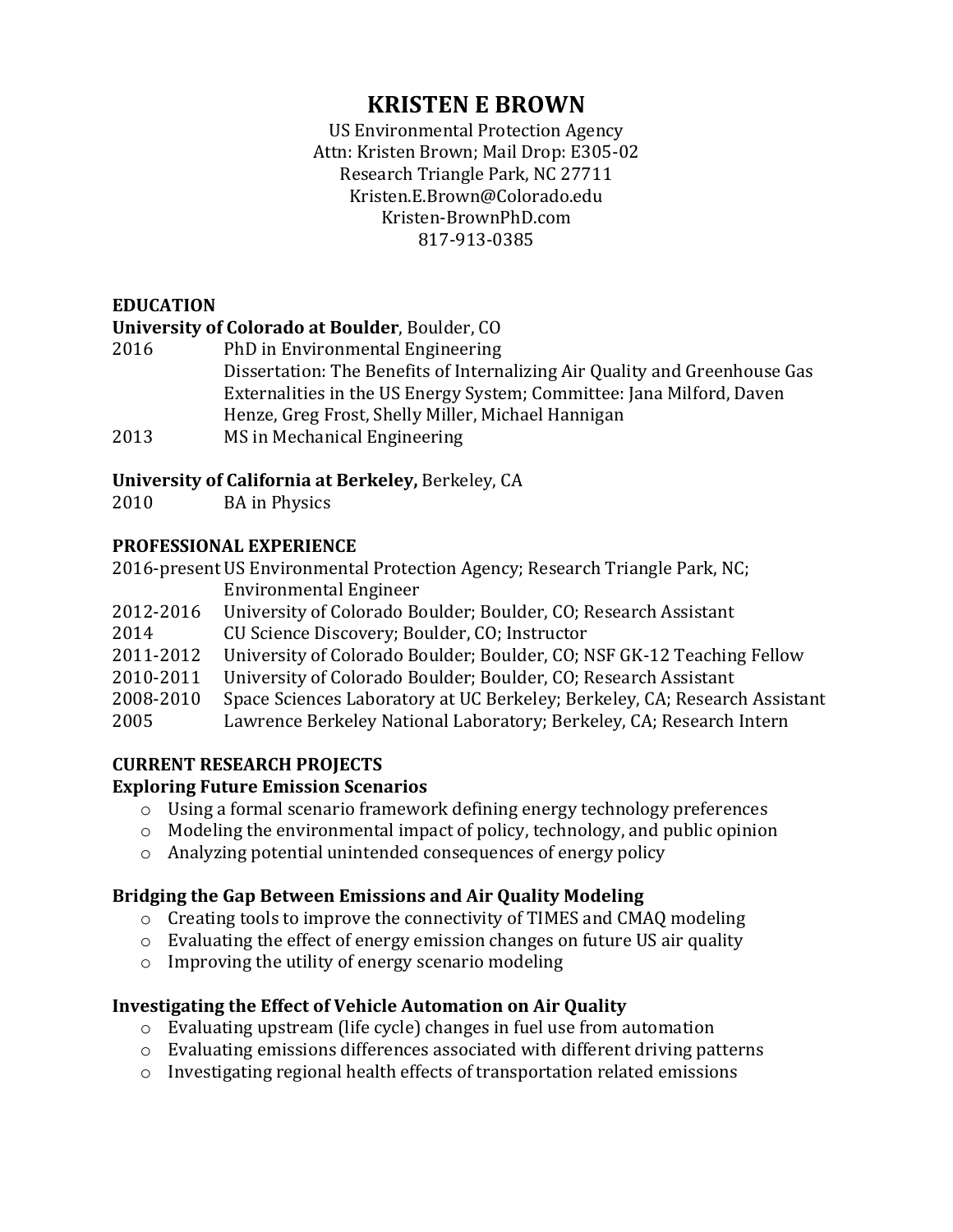### **PUBLICATIONS**

#### **Peer Reviewed Research Articles**

- Brown, K., Dodder, R., 2019. Energy and Emissions Implications of Automated Vehicles in the US Energy System. *Transportation Research Part D: Transport and Environment.* 77, p 132-147. DOI: 10.1016/j.trd.2019.09.003
- Brown, K., Loughlin, D., 2019. Market Sensitivity of Solar-Fossil Hybrid Electricity Generation to Price, Efficiency, Policy, and Fuel Projections, *Clean Technologies and Environmental Policy* 21 (3), p 591-604. DOI: 10.1007/s10098-018-1659-3
- Brown, K., Hottle, T., Bandyopadhyay, R., Babaee, S., Dodder, R., Kaplan, P.O., Lenox, C., Loughlin, D., 2018. Evolution of the US Energy System and Related Emissions under Varying Social and Technological Development Paradigms: Plausible Scenarios for Use in Robust Decision Making, *Environmental Science & Technology* 52 (14), p 8027-8038. DOI: 10.1021/acs.est.8b00575
- Brown, K., Henze, D., Milford, J., 2017. How Accounting for Climate and Health Impacts of Emissions Could Change the US Energy System, *Energy Policy* 102, p 396-405. DOI: 10.1016/j.enpol.2016.12.052
- Brown, K., Henze, D., Milford, J., 2013. Accounting for Climate and Air Quality Damages in Future US Electricity Generation Scenarios, *Environmental Science & Technology* 47 (7) p 3065-3072. DOI: 10.1021/es304281g

#### **Peer Reviewed Curriculum**

Brown, K., Hippel, B., Perez-Suarez, S.D., Straten, M., Zarske, M.S., Yowell, J., Samson, C., **2012.** Oil on the Ocean, TeachEngineering.org.

Brown, K., Forbes, M., 2012. Hi Ho, Hi Ho, It's to the Mine We Go, TeachEngineering.org. Brown, K., 2012. What Kind of Footprint? Carbon Footprint, TeachEngineering.org.

#### **Conference Proceedings**

- Brown, K., 2015. Internalizing Air Quality and Greenhouse Gas Externalities in the US Energy System, *CU STEMinar Journal*, Volume 1, Edition 1.
- Brown, K., Henze, D., Milford, J., 2014. The Effect of Criteria Pollutant and Greenhouse Gas Damage Based Fees on Emissions from the US Energy System, *Community Modeling and Analysis System (CMAS) conference*.
- Brown, K., Henze, D., Milford, J., 2014. Internalizing Life Cycle Externalities in the US Energy System, Proceedings of *LCA XIV*.

#### **Submitted and Draft Manuscripts**

- Brown, K., Henze, D., Baker, K., Milford, J., Comparing Health Benefit Calculations for Alternative Energy Futures. Manuscript with editor after submitting minor revisions to *Air Quality, Atmosphere and Health.*
- Brown, K., The Influence of External Factors on Increased Renewable Electricity Generation. Manuscript undergoing Internal Agency Review before submission.
- Brown, K., Dodder, R., Monetized Health Benefits of Regional Emissions Changes Due to Scenarios of Vehicle Automation. Draft Manuscript.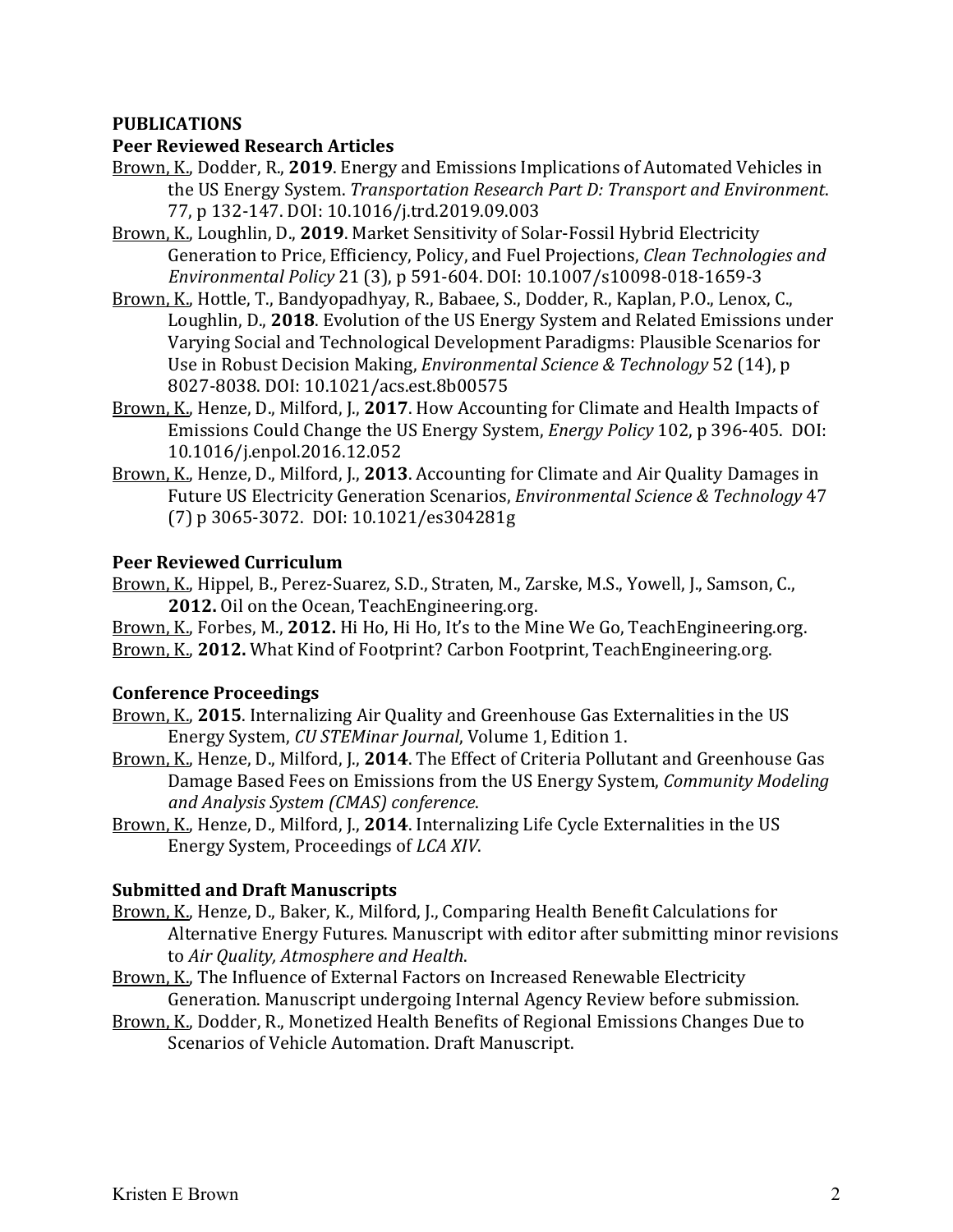### **PRESENTATIONS**

### **Invited Talks**

- 2020 University of Texas at San Antonio; seminar, San Antonio, TX, February 2020.
- 2020 University of North Carolina; seminar, Chapel Hill, NC, February 2020.
- 2020 Oklahoma State University; seminar, Stillwater, OK, January 2020.
- 2019 Rochester Institute of Technology; seminar, Rochester, NY, December 2019.
- 2019 Center for Energy Studies at Louisiana State University; seminar, Baton Rouge, LA, January 2019.
- 2018 Information Exchange on Connected, Autonomous, Shared, Electric Vehicles; webinar with DOT, DOE, EPA, May 2018.
- 2018 Cal Alumni Club of North Carolina; General education seminar, Durham, NC, April 2018.
- 2016 North Carolina State University; Environmental Water Resources, and Coastal Engineering, seminar, Raleigh, NC, September 2016.
- 2015 Harvard T.H. Chan School of Public Health, Center for Health and the Global Environment, seminar, Boston, MA, June 2015.
- 2014 Internalizing Life Cycle Externalities in the US Energy System, *LCA XIV Conference*, panel presentation, San Francisco, CA.

# **EPA Presentations to Regulatory Offices**

- 2018 Brown, K., Dodder, R., Potential regional impacts of automated vehicles. Office of Transportation and Air Quality, April 2018.
- 2018 Brown, K., Dodder, R., Potential emissions impacts of automated vehicles. Office of Transportation and Air Quality, February 2018.
- 2017 Brown, K., Hottle, T., Bandyopadhyay, R., Babaee, S., Impact of various energy pathways on future emissions. Office of Air Quality Planning and Standards, April 2017.

# **Conference Oral Presentations**

- 2020 Brown, K., Dodder, R., Monetized Health Benefits of Regional Emissions Changes Due to Scenarios of Vehicle Automation, *Transportation Research Board (TRB)*, Washington, DC.
- 2019 Brown, K., How External Factors Influence Policy Goals using the Example of Renewable Energy Standards, *United States Association of Energy Economics (USAEE)*, Denver, CO.
- 2019 Brown, K., Comparing Projected and Modeled Health Benefits of Alternative Energy Futures, *Community Modeling and Analysis System (CMAS) conference*, Chapel Hill, NC.
- 2019 Brown, K., Lenox, C., Plausible Energy Scenarios for use in robust decision making, *Energy and Society in Transition*, Tempe, AZ.
- 2019 Brown, K., Dodder, R., Energy and Emissions Implications of Automated Vehicles in the US Energy System, *Transportation Research Board (TRB)*, Washington, DC. \*(Research was selected for presentation, but due to a partial government shutdown neither author was able to attend the conference.)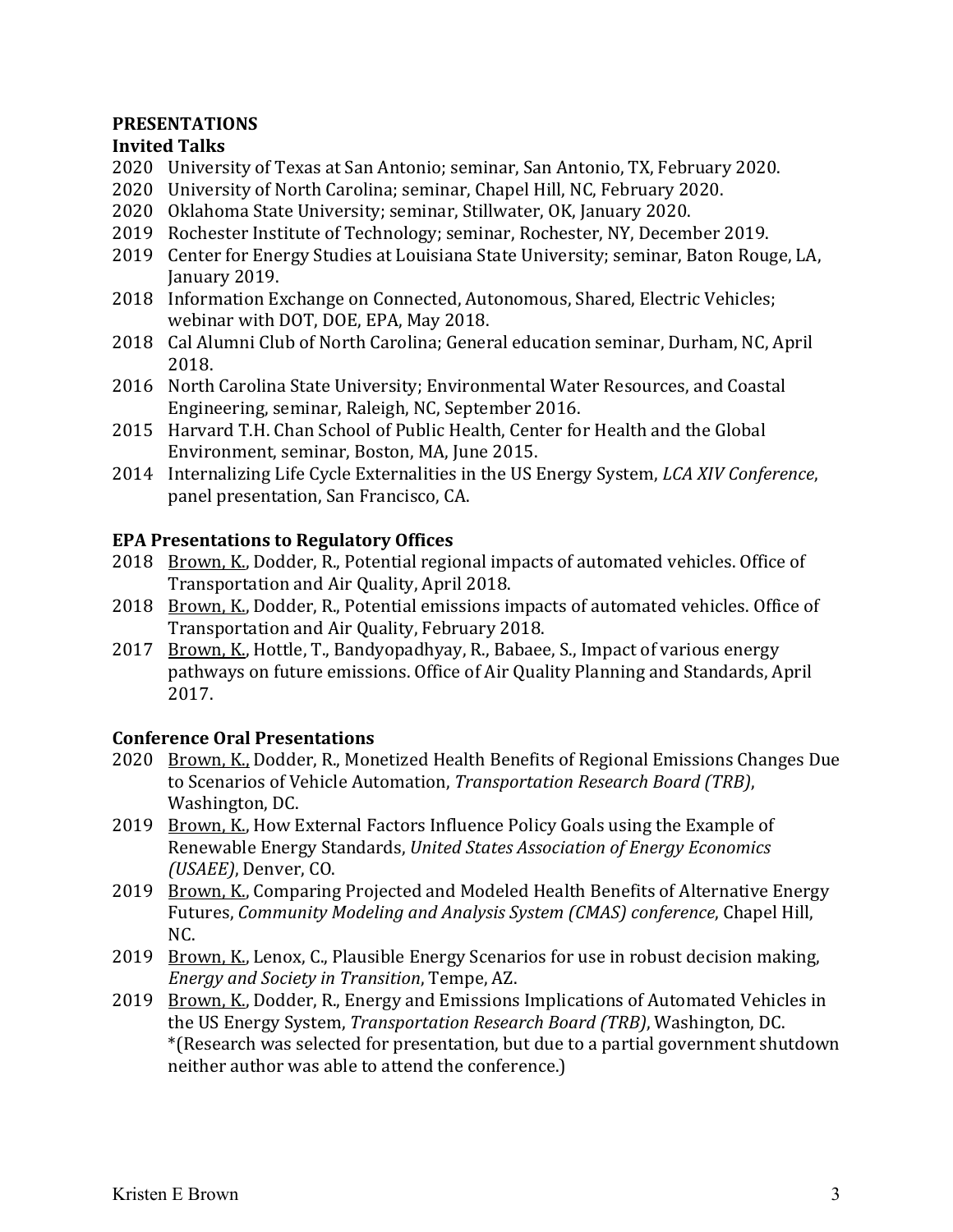- 2018 Brown, K., Hottle, T., Bandyopadhyay, R., Babaee, S., Dodder, R., Kaplan, P.O., Lenox, C., Loughlin, D., Plausible Energy Scenarios for use in robust decision making, *Community Modeling and Analysis System (CMAS) conference, Chapel Hill, NC.*
- 2017 Brown, K., Loughlin, D., Sensitivity of Solar Fossil Hybrid Electricity Technology Penetration to Price and Efficiency Projections, *United States Association of Energy Economics (USAEE)*, Houston, TX.
- 2015 Brown, K., Henze, D., Milford, J., Air Quality Impacts of Damage Based Emissions Fees, *Community Modeling and Analysis System (CMAS) conference*, Chapel Hill, NC.
- 2014 Brown, K., Henze, D., Milford, J., The Effect of Criteria Pollutant and Greenhouse Gas Damage Based Fees on Emissions from the US Energy System, *Community Modeling* and Analysis System (CMAS) conference, Chapel Hill, NC.
- 2014 Brown, K., Henze, D., Milford, J., The Effect of Damage Based Emissions Fees on Future US Emissions, *GEIA Conference*, Boulder, CO.
- 2012 Brown, K., Henze, D., Milford, J., Incorporating Climate and Air Quality Externalities in the US Electricity System, *World Renewable Energy Forum*, Denver, CO.
- 2011 Brown, K., Henze, D., Milford, J., The Effect of Incorporating Air Quality and Climate Externalities in Future US Electricity Scenarios, *American Chemical Society*, Denver, CO.
- 2006 Brown, K., McMahan, M.A., Bleuel, D., Heilbronn, L., Phair, L., Keith III, J., Bernstein, L.A., Ahle, L., Burke, J., Church, J., Lyles, B., Thompson, I., Characterizing Deuteron Breakup on Thin Targets at 20 MeV, *American Physical Society*, Dallas, TX.

### **Conference Posters**

- 2019 Brown, K., Increasing the Use of Near-zero Emission Energy Technologies Depends on Social, Technological, and Policy Factors, *American Geophysical Union*, San Francisco, CA.
- 2019 Brown, K., Energy and Emissions Implications of Automated Vehicles, *UNC* 6<sup>th</sup> *Annual Climate Change and Resilience Symposium*, Chapel Hill, NC.
- 2008 Brown, K., Wilber, M., McFadden, J.P., Dispersive Ion Injection Signatures Observed at FAST Altitudes during Times of Northward IMF: Characteristics and Origins, *American Geophysical Union*, San Francisco, CA.

# **Invited or Competitive Workshop Participation**

- 2019 The Effect of Aggregation on Energy System Models. November 6, 2019, Denver, CO. Invited.
- 2019 Modeling the Energy and Environmental Impacts of New Mobility, hosted by MIT CEEPR. October 11, 2019, Cambridge, MA. Invited.
- 2019 Advancing Careers in Academics with Diversity Education and Mentorship in Engineering (ACADEME) professional development program. June 3-13, 2019, Starkville, MS. Competitive.
- 2015 ComSciCon: The Communicating Science Workshop for Graduate Students. June 18-20, 2015. Cambridge, MA. Competitive.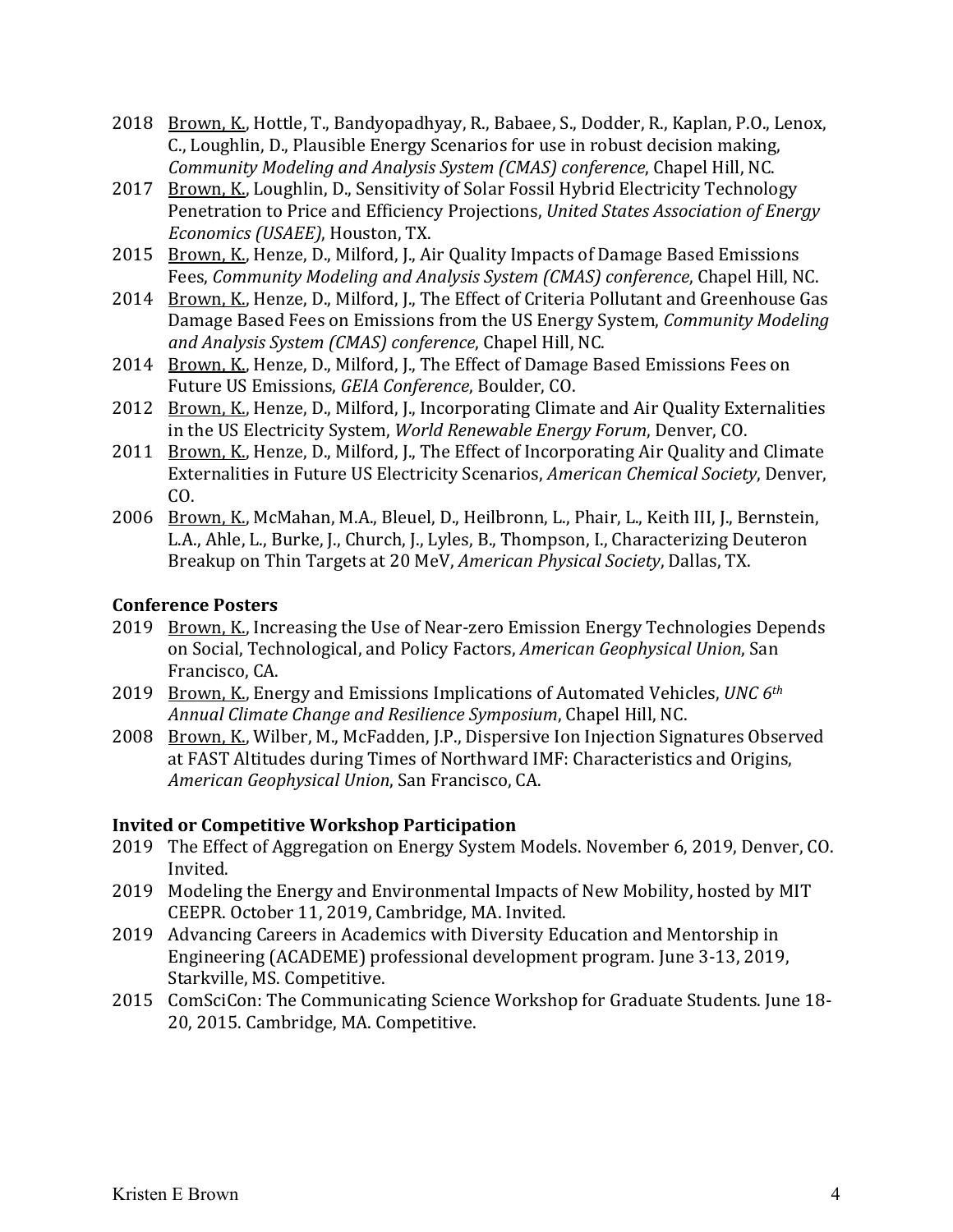#### **Presentations at the University of Colorado**

- 2015 Brown, K., Henze, D., Milford, J., The Effect of Damage Based Emissions Fees on Future US Emissions, Energy Frontiers Conference at the University of Colorado, Boulder, CO, poster.
- 2015 Brown, K., Henze, D., Milford, J., The Effect of Criteria Pollutant and Greenhouse Gas Fees on Emissions from the US Energy System, Graduate Engineering Annual Research Symposium, Boulder, CO, oral.
- 2014 Brown, K., Henze, D., Milford, J., Internalizing Externalities from US Energy Use, STEMinar (CU Boulder STEM graduate student seminar series), Boulder, CO, oral.
- 2013 Brown, K., CU Energy Club Energy Research Panel, Boulder, CO, panel.
- 2013 Brown, K., Henze, D., Milford, J., The Effect of Damage Based Fees on the Future US Energy System, University of Colorado Research Symposium, Boulder, CO, poster.
- 2013 Brown, K., Henze, D., Milford, J., The Effect of Damage Based Fees on Future US Electricity Generation, Energy Frontiers Conference at the University of Colorado, Boulder, CO, poster.
- 2013 Brown, K., Henze, D., Milford, J., The Effect of Damage Based Fees on Future US Electricity Generation, Graduate Engineering Annual Research Symposium, Boulder, CO, oral. Awarded Best Air Quality Talk.
- 2011 Brown, K., Henze, D., Milford, J., The Effect of Accounting for Costs of Air Quality and Climate Impacts on the Future US Electricity Mix, Energy Frontiers Conference at the University of Colorado, Boulder, CO, poster. Awarded 1st Place Energy Policy poster.
- 2011 Brown, K., Henze, D., Milford, J., Accounting for Externalities in the US Electricity System, Graduate Engineering Annual Research Symposium, Boulder, CO, oral.

# **GRANTS AND FUNDING**

# **Funded Grants**

- 2019 Participant in competitive, NSF sponsored, multi-institutional Advancing Careers in Academics with Diversity Education and Mentorship in Engineering (ACADEME) professional development program. Travel grant of \$450 and \$1875 stipend.
- 2015 Grant to attend ComSciCon science communication conference \$400
- 2015 STEMinar grant to present research at other universities \$250

# **Unfunded Grants**

- 2019 Pathfinder Innovation Projects internal grant program for EPA for \$49,000 and 0.5 FTE "Informing Attainment: Directly bridging energy strategies to air quality outcomes" as PI
- 2019 Internal Shark Tank funding competition for \$200,000 "State level air quality modeling based on GCAM" grant writer
- 2018 Pathfinder Innovation Projects internal grant program for the EPA for \$8,000 and 0.35 FTE "Harnessing big data to identify air, energy, and infrastructure disparities" as PI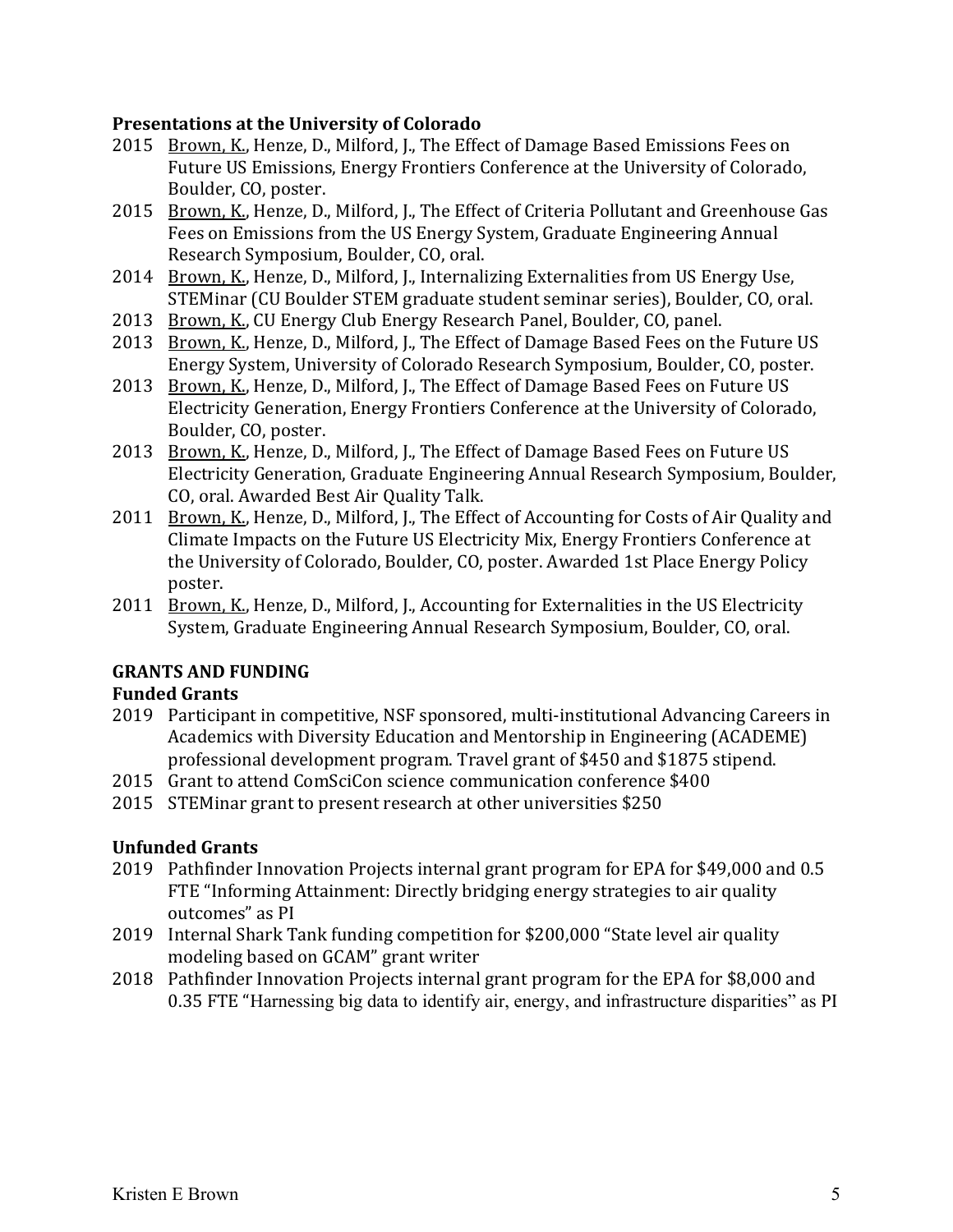#### **TEACHING AND OUTREACH**

| 2019      | Participant in competitive, multi-institutional ACADEME workshop, an NSF<br>sponsored workshop, teaching skills for a successful academic career |
|-----------|--------------------------------------------------------------------------------------------------------------------------------------------------|
|           | including teaching and grant writing                                                                                                             |
| 2017-2019 | Contributor to Envirobites.org, a blog that summarizes current                                                                                   |
|           | environmental research for non-scientists                                                                                                        |
| 2017-2019 | Participant in Science-a-thon, an annual social media campaign to display a                                                                      |
|           | day in the life of real scientists                                                                                                               |
| 2016-2019 | Participant in US EPA outreach program, activities include speed mentoring                                                                       |
|           | and presentations to students from primary school through graduate school                                                                        |
| 2014-2015 | AirWaterGas curriculum development team member; Designed a course for                                                                            |
|           | Colorado secondary school teachers to learn about energy, air quality, and                                                                       |
|           | climate and how to relate this information to students and their communities                                                                     |
| 2013-2015 | Guest lecturer for CU graduate courses "Environmental Law," "Sustainable"                                                                        |
|           | Energy" and "Intro to Research"                                                                                                                  |
| 2014      | CU Science Discovery instructor; taught 2 science-based summer camps                                                                             |
| 2011-2012 | NSF GK-12 Fellow; Designed and taught standards-based curriculum                                                                                 |
|           | inspired by my research to middle school students, led after school and                                                                          |

summer engineering programs for elementary students

### **PROFESSIONAL SERVICE**

### **Leadership**

| 2018-2019 | President for US EPA Networking and Leadership Training Organization        |
|-----------|-----------------------------------------------------------------------------|
|           | (NLTO); coordinate officers, run meetings                                   |
| 2018      | Co-chair for Air Quality, Climate and Energy session at the Community       |
|           | Modeling and Analysis System (CMAS) conference                              |
| 2018      | Vice President for US EPA Networking and Leadership Training Organization   |
|           | (NLTO); manage calendar and coordinate the organization's leadership        |
| 2017-2019 | Secretary for Cal Alumni of North Carolina; charter board member for the    |
|           | local branch of the alumni association; Coordinate with Triangle Ivy Plus   |
|           | Association                                                                 |
| 2017      | Council Member for US EPA Networking and Leadership Training                |
|           | Organization (NLTO); helped plan and coordinate training events             |
| 2014-2015 | Vice President of Events for CU Energy Club; planned and coordinated events |
|           | including professional development opportunities, student networking, and a |
|           | conference with over 200 attendees                                          |
|           |                                                                             |

# **Mentorship**

- 2012-2016 Taught graduate students new to the group how to use the MARKAL model. Created info-sheets, provided individual demonstrations, and answered questions.
- 2013 Assisted a foreign student with English proficiency and accent reduction through the International English Center on campus at the request of the student.